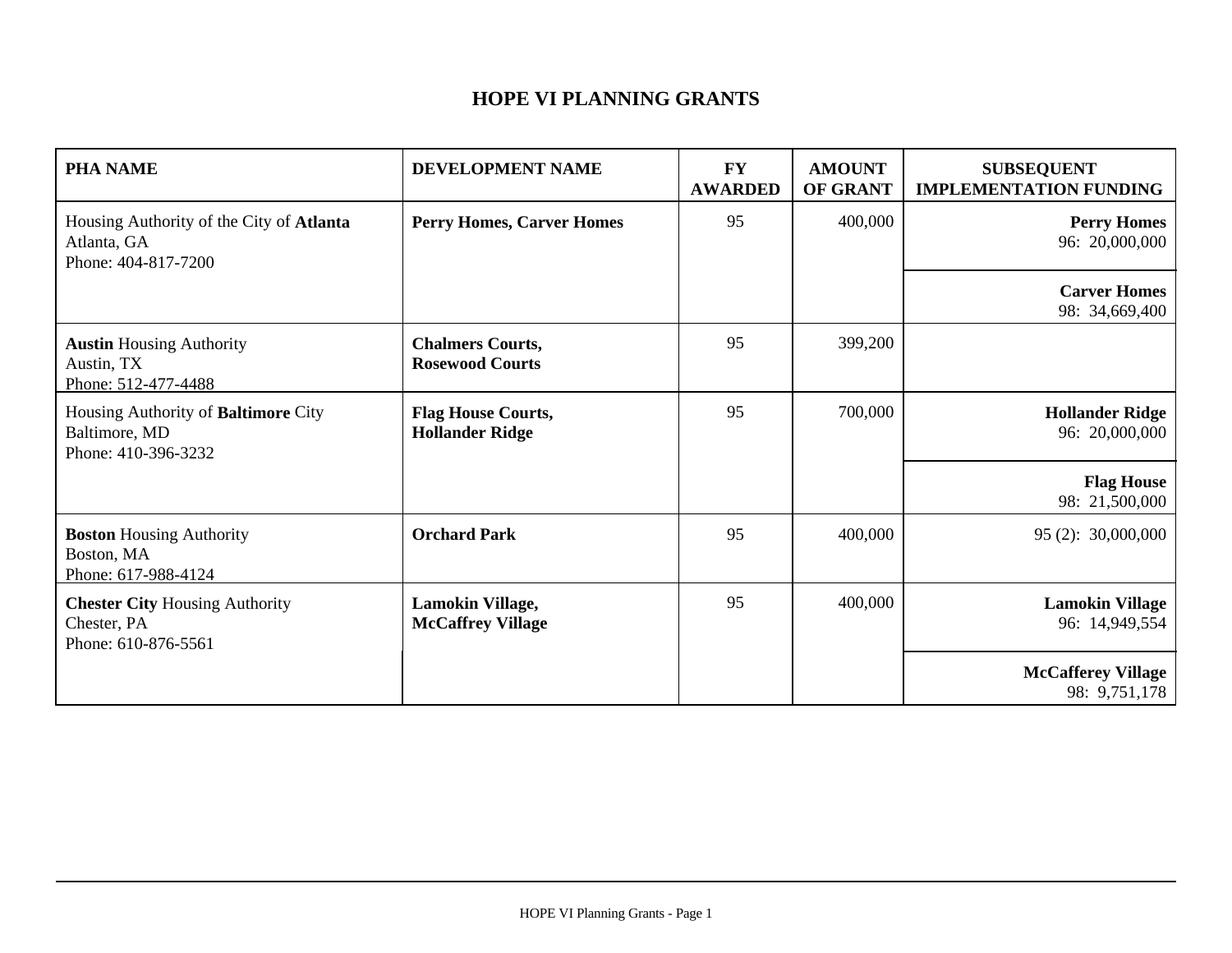| <b>Chicago Housing Authority</b><br>Chicago, IL<br>Phone: 312-791-8401                            | ABLA,<br>Henry Horner,<br><b>Rockwell Gardens</b>                              | 95 | 400,000 | <b>ABLA Brooks Extension</b><br>96: 24,483,250                            |
|---------------------------------------------------------------------------------------------------|--------------------------------------------------------------------------------|----|---------|---------------------------------------------------------------------------|
|                                                                                                   |                                                                                |    |         | <b>Henry Horner</b><br>96: 18,435,300                                     |
|                                                                                                   |                                                                                |    |         | <b>ABLA: Abbott, Addams, Brooks</b><br><b>Extension</b><br>98: 35,000,000 |
| <b>Columbus Metropolitan Housing Authority</b><br>Columbus, OH<br>Phone: 614-421-4400             | <b>Georgesville Hollow,</b><br><b>Linton Gardens,</b><br><b>Taylor Terrace</b> | 95 | 400,000 |                                                                           |
| <b>Cuyahoga</b> Metropolitan Housing Authority<br>Cleveland, OH<br>Phone: 216-348-5911            | <b>Woodhill Homes Estates</b>                                                  | 95 | 361,729 |                                                                           |
| <b>Dallas Housing Authority</b><br>Dallas, TX<br>Phone: 214-951-8300                              | <b>Roseland Homes</b>                                                          | 95 | 400,000 | 98: 34,907,186                                                            |
| Housing Authority of the City and County of<br><b>Denver</b><br>Denver, CO<br>Phone: 303-534-0821 | <b>Curtis Park Homes</b>                                                       | 95 | 400,000 | 98: 25,753,220                                                            |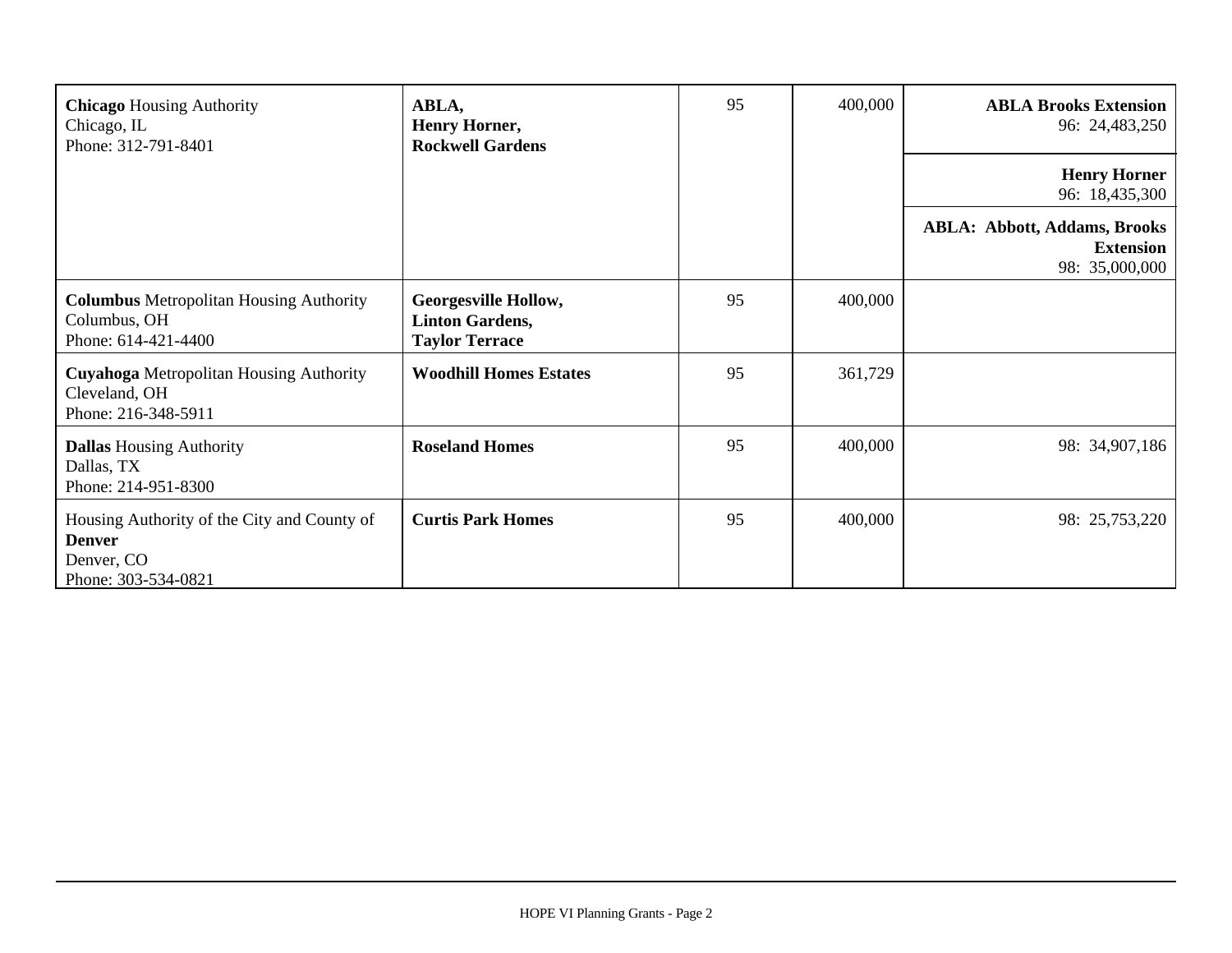| <b>Detroit Housing Commission</b><br>Detroit, MI<br>Phone: 313-877-8000                  | <b>Parkside Homes</b>                                            | 94 | 499,922 | 95 (1): 47,620,227                              |
|------------------------------------------------------------------------------------------|------------------------------------------------------------------|----|---------|-------------------------------------------------|
|                                                                                          | <b>Parkside Addition,</b><br>Herman Gardens, Gardenview          | 95 | 400,000 | 96: 24,224,160                                  |
| <b>District of Columbia Housing Authority</b><br>Washington, DC<br>Phone: 202-535-1500   | <b>Park Morton, Valley Green</b>                                 | 95 | 400,000 | <b>Valley Green, Skytower</b><br>97: 20,300,000 |
| Housing Authority of the City of<br><b>El Paso</b><br>El Paso, TX<br>Phone: 915-542-0758 | Rafael Marmolejo, Jr, Ruben<br><b>Salazar Park, Sherman Park</b> | 95 | 400,000 |                                                 |
|                                                                                          | <b>Kennedy Brothers Memorial</b><br><b>Apartments</b>            | 94 | 500,000 | 95 (1): 36,224,644                              |
| <b>Indianapolis Housing Authority</b><br>Indianapolis, IN<br>Phone: 317-327-8103         | <b>Concord Village, Eagle Creek</b>                              | 94 | 500,000 | 95 (1): 29,999,010                              |
| <b>Jacksonville Housing Authority</b><br>Jacksonville, FL<br>Phone: 904-366-3453         | <b>Durkeeville</b>                                               | 95 | 400,000 | 96: 21,552,000                                  |
| <b>Memphis Housing Authority</b><br>Memphis, TN<br>Phone: 901-544-1102                   | <b>Lamar Terrace, Fowler Homes,</b><br><b>Hurt Village</b>       | 95 | 400,000 | <b>Hurt Village</b><br>2000: 35,000,000         |
|                                                                                          |                                                                  |    |         | <b>Lamar Terrace</b><br>2003: 20,000,000        |
|                                                                                          | <b>LeMoyne Gardens</b>                                           | 94 | 481,000 | 95 (1): 47,281,182                              |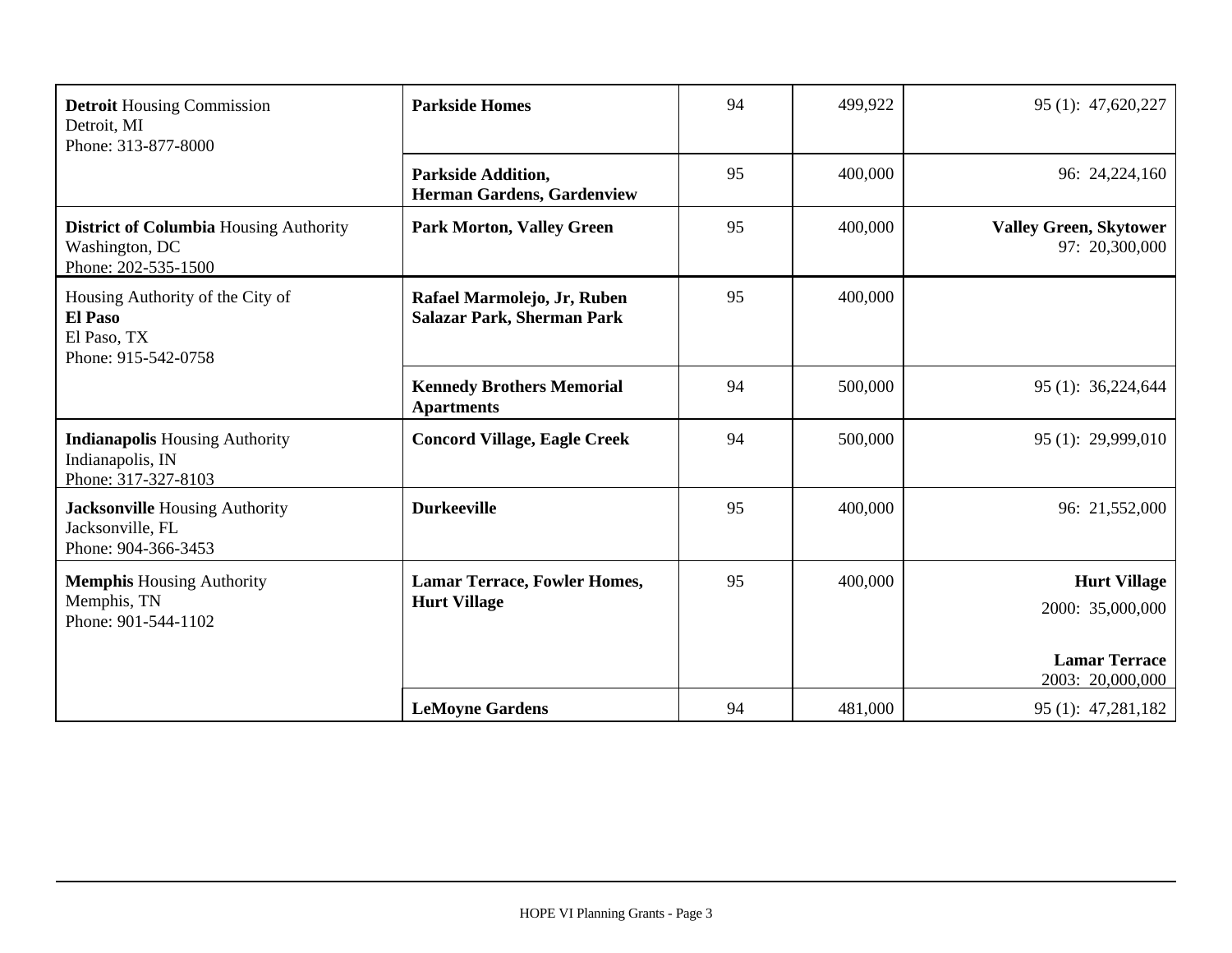| Metropolitan Development and Housing<br>Agency (Nashville)<br>Nashville, TN<br>Phone: 615-252-8410 | <b>Vine Hill Homes</b>                                                                       | 95 | 400,000 | 97: 13,563,876                            |
|----------------------------------------------------------------------------------------------------|----------------------------------------------------------------------------------------------|----|---------|-------------------------------------------|
| Housing Authority of New Orleans<br>New Orleans, LA<br>Phone: 504-582-7776                         | <b>Fischer</b>                                                                               | 95 | 400,000 | 2003: 20,000,000                          |
| <b>New York City Housing Authority</b><br>New York, NY<br>Phone: 212-306-3434                      | <b>Beach 41st Street Houses</b>                                                              | 93 | 500,000 |                                           |
|                                                                                                    | <b>Arverne Houses,</b><br><b>Edgemere Houses</b>                                             | 95 | 400,000 | 95 (1): 47,700,952<br>96: 20,000,000      |
| <b>Oakland Housing Authority</b><br>Oakland, CA<br>Phone: 510-874-1661                             | <b>Chestnut Court, Scattered Sites</b>                                                       | 95 | 400,000 | 98: 12,705,010                            |
| Philadelphia Housing Authority<br>Philadelphia, PA<br>Phone: 215-684-4174                          | <b>Martin Luther King Plaza</b>                                                              | 95 | 400,000 | 98: 25,229,950                            |
| <b>Pittsburgh Housing Authority</b><br>Pittsburgh, PA<br>Phone: 412-456-5012                       | <b>Addison Terrace,</b><br><b>Arlington Heights,</b><br><b>Bedford Dwellings, Manchester</b> | 95 | 395,700 | <b>Bedford Addition</b><br>96: 26,592,764 |
|                                                                                                    |                                                                                              |    |         | <b>Manchester</b><br>95(2): 7,500,000     |